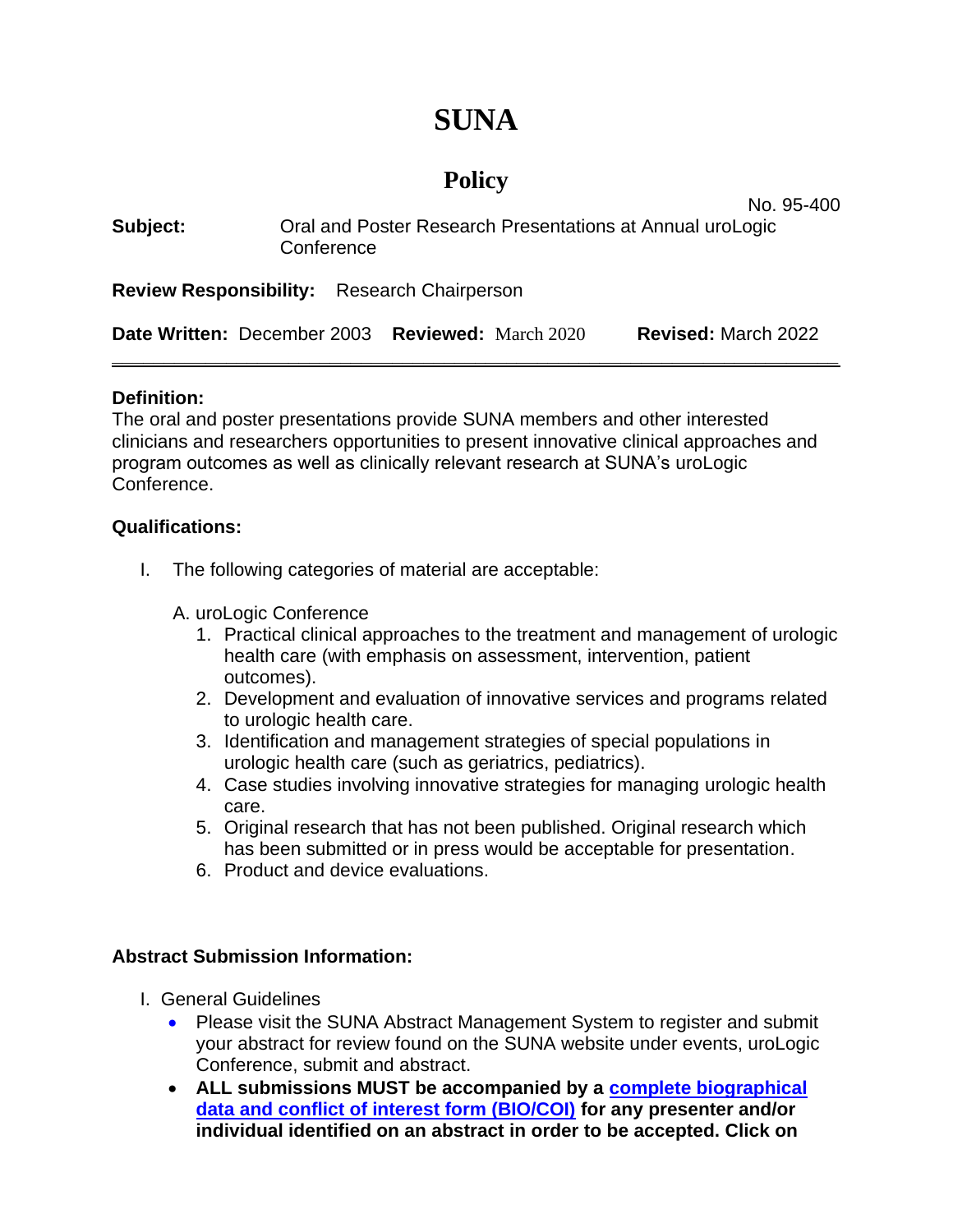**BIO/COI form and download to your computer. Complete the form and upload to this site before finalizing your submission.**

- Presenters/investigators are not required to be members of SUNA.
- Multiple investigators are allowed, however, the nurse investigator must be the principal or a co-investigator.
- May not be presented in an identical format at another SUNA national meeting.
- Research funded by a commercial enterprise must clearly identify in the design, a control for bias. The presenter must not benefit from a financial interest which the research supports and a statement of disclosure must accompany the abstract signed by each investigator.
- The presenter's role in the research/project must be clearly stated.
- Abstract length is limited to fitting within the one-page abstract form.
- **Final acceptance is conditional upon main registration at the conference** where the presentation will take place and meeting the format and criteria requirements for the abstracts. Poster and podium presenters (1 presenter) approved for NCPD receive one day complimentary registration.
- Accepted abstracts are strongly encouraged to consider publication in *Urologic Nursing*.
- II. Structure of abstract:
	- A. Background and significance of the project/study to urologic nursing.
	- B. Purpose/Aim: One sentence stating the major purpose or aim of the study/project/approach or strategy.
	- C. Succinct review of salient literature.
	- D. Methods: a brief description of the design of the study, sampling strategy, measurement instrument(s), and statistical evaluation (applicable to research or evaluation studies only).
	- E. Results: summary of the characteristics of the study population and outcomes of the aim(s) of the study/approach/project/strategy.
	- F. Conclusion: a statement of lessons learned.
	- G. Implications: indicate the relevance to urologic nursing and future effects on nursing practice.
	- H. Statement of funding source(s).

### **Presentation Criteria:**

- A. Poster or podium presentations may be given by SUNA members or nonmembers (1 presenter/poster or podium).
- B. Approved NCPD Poster and podium presenters receive 1-day complementary registration. Non-NCPD accepted posters do not receive 1-day complementary registration. Approved non-NCPD posters from undergraduate students will only be required to pay \$85 for a Poster Presenter badge to the exhibit hall to present their posters.
- C. There is no limit on the number of abstracts that an individual may submit.
- D. Preliminary results of the research/project may be submitted in the abstract; however, data presented at the annual conference must represent completed research.